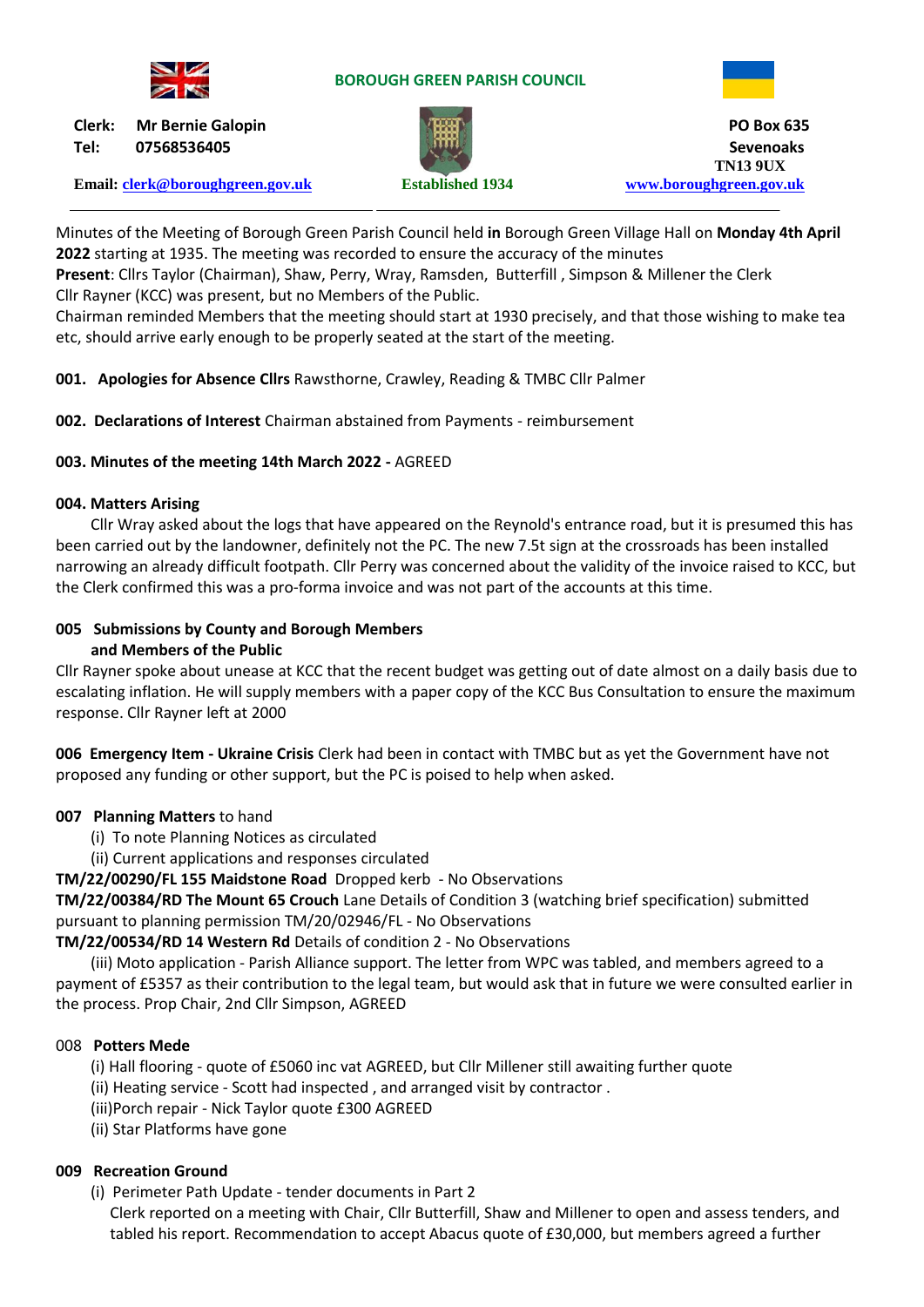margin to allow drainage extras. It is hoped the excavated soil will be used for the wildflower meadow at PM, and RB recycled sub-base to be used - AGREED

- Cllr Wray suggested it might be worth approaching Sport England again.
- (ii) Chairman reported repair to bench legs, security light off for summer
- (iii) Clerk tabled a Bowls Club invoice for coppicing and tree work. Members contributed of £600-AGREED

#### **010 Village Enhancements**

- (i) Planters & Benches no report
- (ii) Kent Wildlife report IQE, Crowhill & Harrison Rd land tabled
- (iii) Basted House Drive Surgery/Scouts no report
- (iv) Medway Valley Countryside Partnership Isles Quarry East . Note woodchip donation for footpath.

 (v) Western Rd carpark - possible sale of verges. It was agreed to object to the sale, and to explore a transfer of both sides of the road to the PC, as we already maintain the grass and planters

### **011 Platinum Jubilee**

 (i) **Festival Update** - Cllr Butterfill updated members on the progress of booking, and the important bookings are made. So far including Bouncy Castle, Bumper Cars, Ice Cream, Pizza, Scouts Burgers, 4x4 & Morgan demos, "Bash the Rat", COGS Bug Hotel, Caroline Clare Dance, Bowls, football and tennis taster sessions, Disabled Toilet, First Aid. Clerk to check Insurance and Event Licence, Chairman thanked Cllr Butterfill for the huge amount of work put in to the Festival. It was decided that the Jubilee Green Canopy Trees would be considered later in the year, perhaps continuing the shade line on the south side of the Play Area. Hillier Reynolds have agreed to supply board advertising the event

 It was agreed that rather than spend for a proprietary beacon, Chairman was authorised to build one, and members agreed the cost of £221.14 inc vat for Beacon steel. AGREED

Chairman called a short comfort break 21.10 - 20

#### **012 Financial Matters**

- (i) Responsible Financial Officer's report & Audit progress
- (ii) Bank Reconciliations 31 March see Appendix 1
- (iii) Electric Van / Charger awaiting delivery global supply problems
- (iv) Mower further proposal investigating a much cheaper tractor .
- (v) To approve Payment List as circulated (Appendix 1). Prop Cllr Millener 2nd Cllr Butterfill AGREED Invoices checked by Cllrs Shaw and Ramsden

#### 013 **Website & Social Media** No report

#### 014 **TMBC Local Plan & Policies** No report

#### 015 **Highways & Streetlighting**

- (i) Update on Waste Services No report
- (ii) KCC charges for load testing & permit for Baskets and Christmas Lights. Note complaints to KCC and LGO
- (iii) Quarry Hill 7.5t completed except for snagging. Darkhill 40mph ongoing

## 016 **Quarries & Landfills** No report

#### 017 **Councillors Reports from outside Bodies** No reports

018 **Date of next meeting** Monday 9th May 2022 . This will be the Parish Annual meeting and will start at 7pm to allow Village Organisations the opportunity to give a report, followed at 7.30pm by the Parish Council Annual Meeting, with the election of the Chair, Vice Chair and appointments to Committees

It was agreed that monthly surgeries in the Parish Office would be suspended, but the public can book a meeting with Councillors or the Clerk at any time. There will be outdoor sessions at the VH Carpark entrance during the summer, starting 7th May 0930 - 1103. At all other times contact the Clerk using the details above

019 **Exclusion of Public and Press:** Pursuant to Section1(2) of the Public Bodies (Admission to Meetings) Act 1960 Chairman to move that the press and public be excluded from the remainder of the meeting during consideration of any item